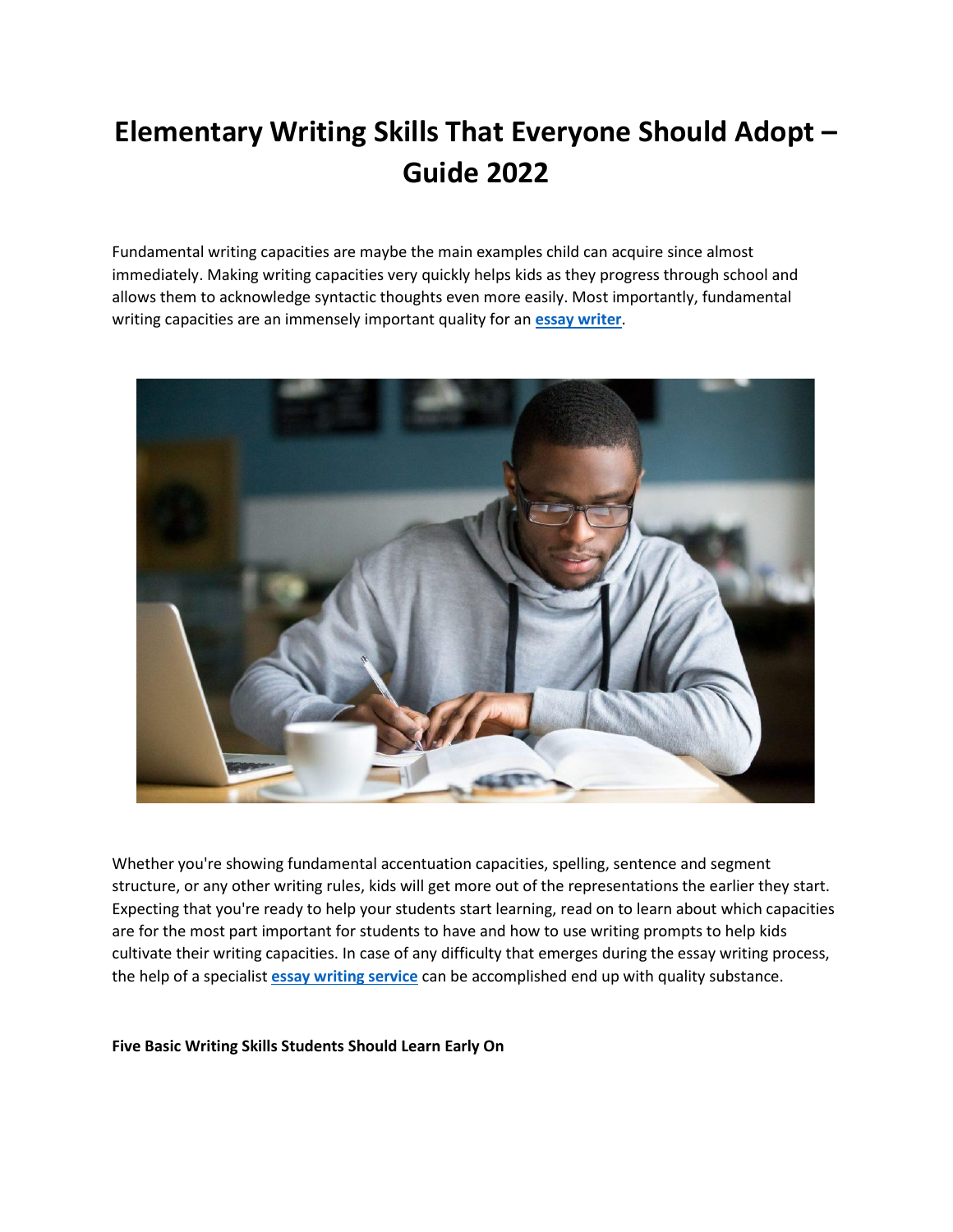#### **Proper Spelling and Punctuation**

One of the chief difficulties energetic students face while sorting out some way to write understands how to use real spelling and complement. I used to take help from capable writers and solicitation that they **[write my essay](https://www.myperfectwords.com/)** as necessary and I propose you do the same accepting you are dubious about writing a good paper.

This should come as nothing unforeseen formed language is totally not the same as conveyed in language and has its own unprecedented standards. In addition, the English language is notorious for its troublesome unconventionalities and many inconsistencies. However, proper spelling and complement are the establishment for by and large reasonable created correspondence and kids should learn them (even in the time of spellcheck and autocorrect!). A specialist **[essay writer](https://www.essaywriter.college/)** has capacity in writing extraordinary essays on any area of subjects. They can moreover help you in writing unambiguous essays.

### **Incredible Reading Comprehension**

Before kids can write, they ought to have the choice to scrutinize which is the explanation incredible examining understanding is an especially important capacity to have. Scrutinizing cognizance includes many things, yet at its root, it is the ability to examine a piece of writing and effectively glean its meaning.

### **For energetic students, that means they ought to have the choice to:**

- Examine and know the meaning of many of the words in the text
- Sound out or somehow investigates the meaning of words they don't know
- Understand how the words in a sentence, segment, or full piece of work associate with one another and what they mean when taken by and large substance

At the point when children have started to embrace scrutinizing at a base level, they should moreover start sorting out some way to consider the work and infer meaning in view of what is or then again isn't said as a piece of good understanding cognizance.

### **Sentence and Paragraph Structure**

To furthermore cultivate their fundamental writing capacities, students ought to similarly learn about the plan of writing-namely, how to foster a real sentence and area.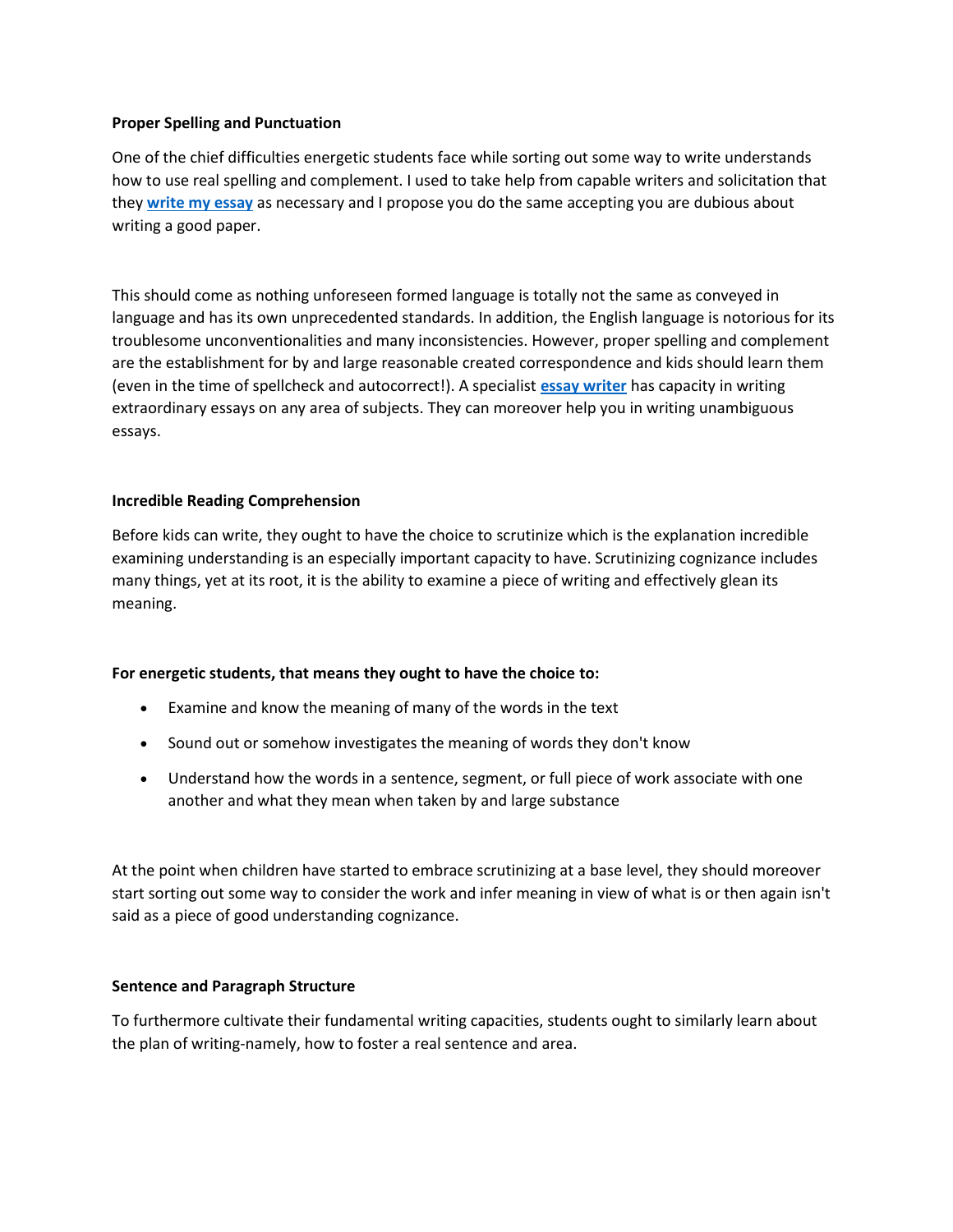This capacity is helped substantially through understanding practice, however it's especially important to focus in on it intentionally in light of the fact that it is an area of writing many children fight with. As youngsters sort out some way to write, they consistently gain some tough experiences with things like suitable tense, setting modifiers and activity words impeccably situated, or writing deficient and run-on sentences.

To help encourage this ability, make sure to show your students the different syntactic forms and the work that different kinds of sentences (definitive, clarifying, inquisitive, and so on) play in writing. You can similarly recommend any **[essay writing service](https://theessaywritingservice.com/)**.

## **Information on Different Types of Writing**

Whenever students have a firmer handle on forming clear sentences and segments, they can start looking into different sorts and arrangements of writing. To confer really, students should have the choice to write in different styles and originator their messages to a legitimate group.

An investigation essay should consolidate a hypothesis statement, real factors, supporting arguments, and references while a strong essay should in like manner fuse solicitations to reasoning or feeling that would be abnormal in a more academic piece of writing.

Finally, acknowledging when and how to include various elements in a given piece of work is an important fundamental writing mastery that all energetic students should learn.

### **Changing and Rewriting**

Experienced writers will tell you that paying little mind to anything else, writing is rewriting-which means that the chief draft of anything seldom should make it out into the world. Truly quality writing is brought into the world in the revision communication, and consequently, the ability to adjust and rewrite is perhaps the really fundamental writing capacity of all that kids should learn.

The need to modify and rewrite a piece of writing could appear to be like extra work to kids, yet it can truly make the overall course of writing significantly more straightforward. Understanding that you will return later to change a piece can free, as it wipes out a lot of the strain to make it astounding from the start.